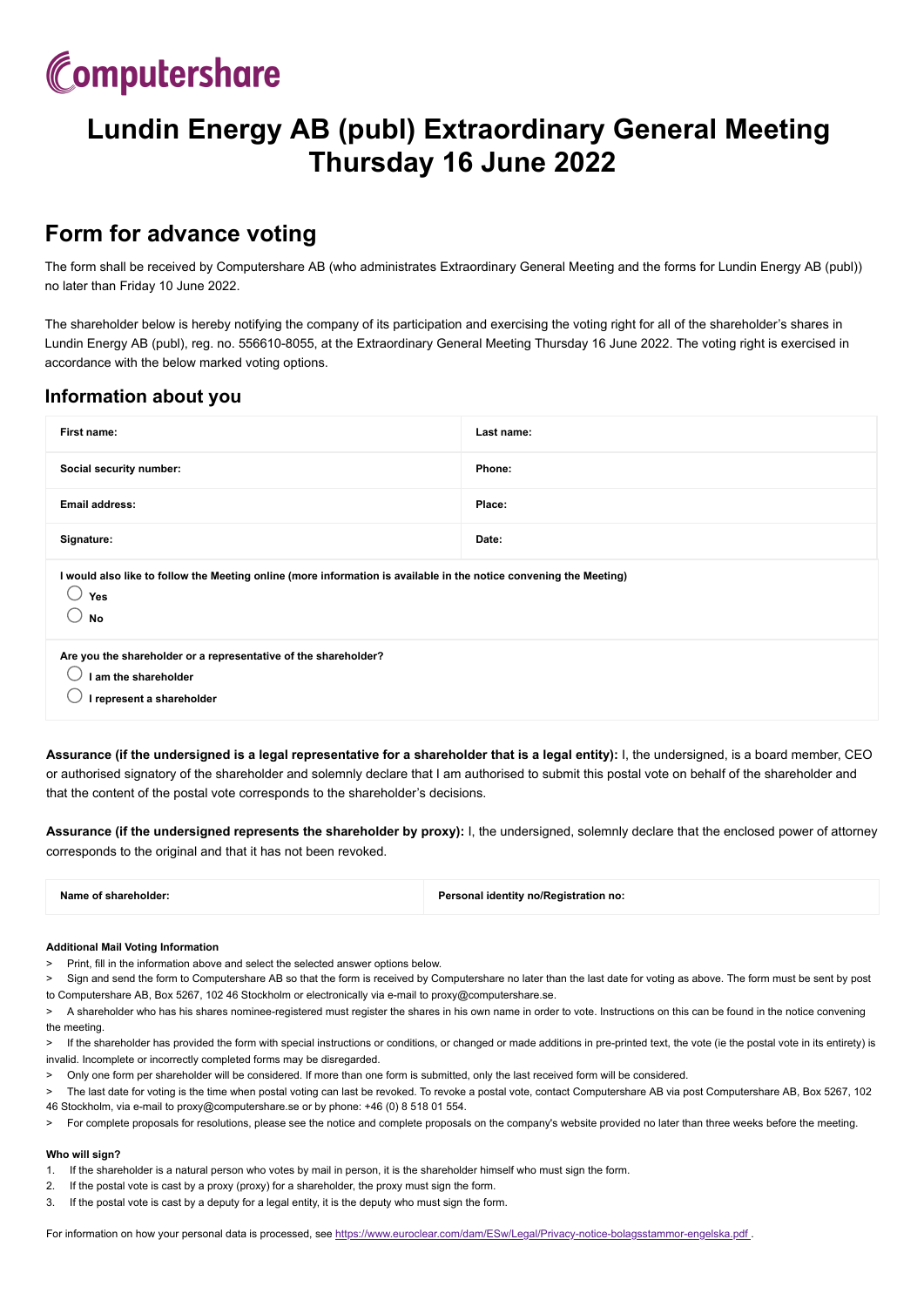## **Extraordinary General Meeting in Lundin Energy AB (publ) Thursday 16 June 2022**

The options below comprise the proposals submitted which are found in the notice to the meeting.

| 2. Election of Chairman of the Extraordinary General Meeting.                                      | $\bigcirc$ Yes $\bigcirc$ No $\bigcirc$ Abstain |  |
|----------------------------------------------------------------------------------------------------|-------------------------------------------------|--|
| 3. Preparation and approval of the voting register.                                                | $\bigcirc$ Yes $\bigcirc$ No $\bigcirc$ Abstain |  |
| 4. Approval of the agenda.                                                                         | $\bigcirc$ Yes $\bigcirc$ No $\bigcirc$ Abstain |  |
| 5. Election of one or two persons to verify the minutes.                                           | $\bigcirc$ Yes $\bigcirc$ No $\bigcirc$ Abstain |  |
| 6. Determination as to whether the Extraordinary General Meeting has been duly convened.           | $\bigcirc$ Yes $\bigcirc$ No $\bigcirc$ Abstain |  |
| 8. Resolution in respect of the number of members of the Board of Directors.                       | $\bigcirc$ Yes $\bigcirc$ No $\bigcirc$ Abstain |  |
| 9. Resolution in respect of remuneration of the Chair and other members of the Board of Directors. | $\bigcirc$ Yes $\bigcirc$ No $\bigcirc$ Abstain |  |
| 10. Resolution in respect of Board LTIP 2022.                                                      | $\bigcirc$ Yes $\bigcirc$ No $\bigcirc$ Abstain |  |
| 11. Resolution in respect of delivery of shares under the Board LTIP 2022 through:                 |                                                 |  |
| a) an issue and transfer of warrants of series 2022:1; or                                          | $\bigcirc$ Yes $\bigcirc$ No $\bigcirc$ Abstain |  |
| b) an equity swap arrangement with a third party.                                                  | ○ Yes ○ No ○ Abstain                            |  |
| 12. Resolution in respect of election of Chair and other members of the Board of Directors:        |                                                 |  |
| a) re-election of C. Ashley Heppenstall as a member of the Board of Directors;                     | $\bigcirc$ Yes $\bigcirc$ No $\bigcirc$ Abstain |  |
| b) re-election of Grace Reksten Skaugen as a member of the Board of Directors;                     | $\bigcirc$ Yes $\bigcirc$ No $\bigcirc$ Abstain |  |
| c) re-election of Jakob Thomasen as a member of the Board of Directors;                            | $\bigcirc$ Yes $\bigcirc$ No $\bigcirc$ Abstain |  |
| d) new election of Aksel Azrac as a member of the Board of Directors;                              | $\bigcirc$ Yes $\bigcirc$ No $\bigcirc$ Abstain |  |
| e) new election of Daniel Fitzgerald as a member of the Board of Directors; and                    | $\bigcirc$ Yes $\bigcirc$ No $\bigcirc$ Abstain |  |
| f) new election of Grace Reksten Skaugen as Chair of the Board of Directors.                       | $\bigcirc$ Yes $\bigcirc$ No $\bigcirc$ Abstain |  |
| 13. Resolution in respect of a revised Nomination Committee Process.                               | $\bigcirc$ Yes $\bigcirc$ No $\bigcirc$ Abstain |  |
| 14. Resolution in respect of Policy on Remuneration for Group Management.                          | $\bigcirc$ Yes $\bigcirc$ No $\bigcirc$ Abstain |  |
| 15. Resolution in respect of Employee LTIP 2022.                                                   | $\bigcirc$ Yes $\bigcirc$ No $\bigcirc$ Abstain |  |
| 16. Resolution in respect of delivery of shares under the Employee LTIP 2022 through:              |                                                 |  |
| a) an issue and transfer of warrants of series 2022:2; or                                          | $\bigcirc$ Yes $\bigcirc$ No $\bigcirc$ Abstain |  |
| b) an equity swap arrangement with a third party.                                                  | $\bigcirc$ Yes $\bigcirc$ No $\bigcirc$ Abstain |  |